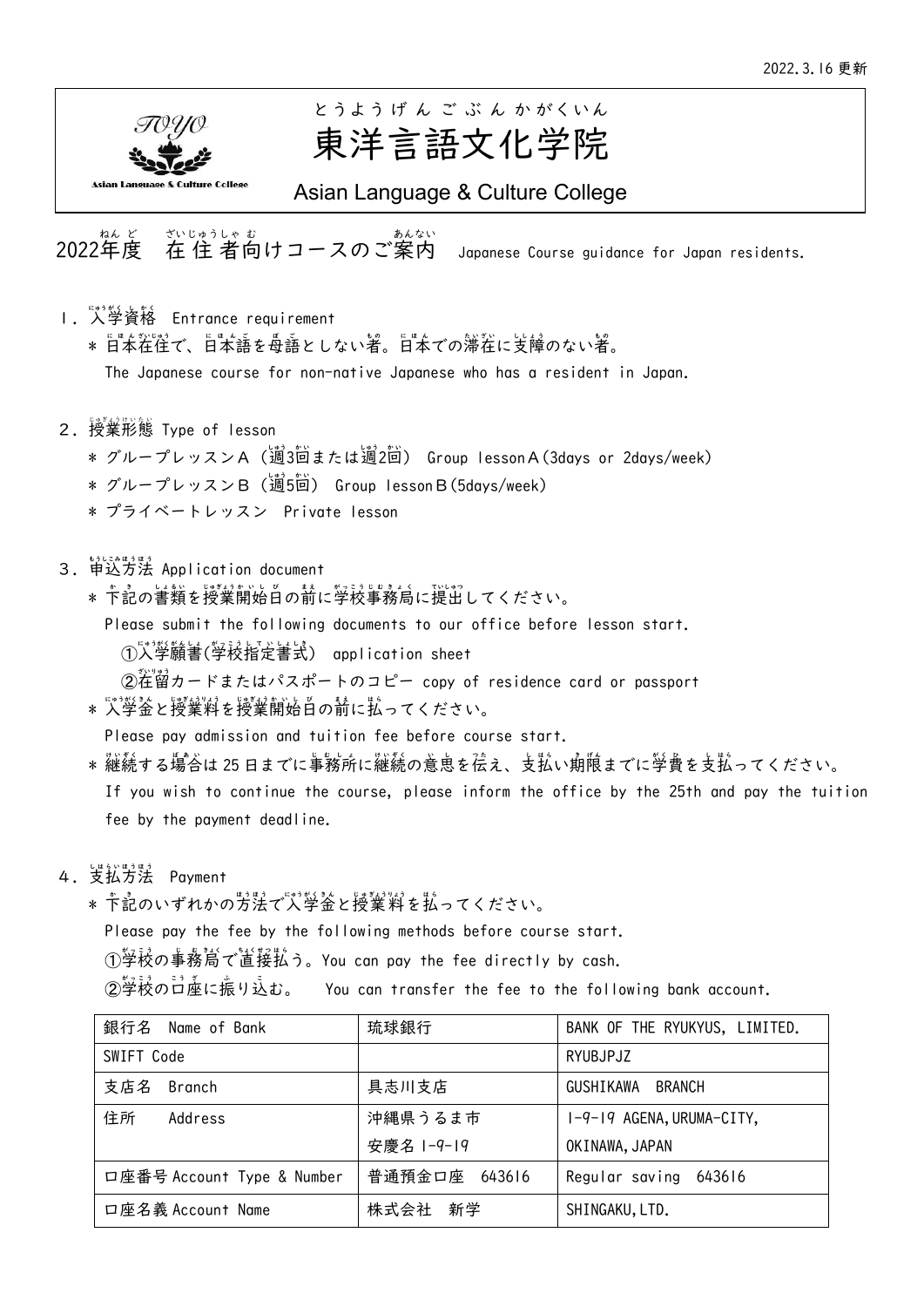#### 5.グループレッスンAについて

いるわけではありませんので、事前に クラスがあるかどうかご確認ください。

(I)開講期間 Period of study

| 4月期  | 4月18日~ 6月24日 ( 4 <sup>th</sup> Apr. ~ 24 <sup>th</sup> Jun. )   |                                                 |
|------|-----------------------------------------------------------------|-------------------------------------------------|
| 7月期  | 7月 4日~ 9月22日 ( 4 <sup>th</sup> Jul. ~ 22 <sup>th</sup> Sep. )   |                                                 |
| 10消期 | Ⅰ O 月 3日~12月23日 (3 <sup>rd</sup> Oct. ~ 23 <sup>rd</sup> Dec. ) |                                                 |
| 消期   | 月 0日~ 3月24日                                                     | ( $10^{th}$ Jan. $\sim$ 24 <sup>th</sup> Mar. ) |

\* 期間は選べます。You can choose from 4 course period.

\* 予定は変更することがあります。The schedule may be changed.

(2)授嶪時簡 Study hours

### (example)

| 週2日(2days/week) | Tuesday $(13:30 \sim 14:15)$    |
|-----------------|---------------------------------|
|                 | Thursday $(13:30 \sim 14:15)$   |
| 週3日(3days/week) | Monday ( $9:30 \sim 10:15$ )    |
|                 | Wednesday ( $9:30 \sim 10:15$ ) |
|                 | 'Friday $(9:30 \sim 10:15)$     |

\* | レッスンは 45労 One lesson lasts 45 minutes.

> \* グループレッスンAは芯募者の人数によって開講の有無、醒白や時間などを決めます。 Depending on the number of applicants, the availability of classes, the day of the week, the time, etc. are determined.

#### (3) 学費等 Expenses

|               |            | (税込Tax included)                                                                          | Notes                          |  |  |  |  |  |
|---------------|------------|-------------------------------------------------------------------------------------------|--------------------------------|--|--|--|--|--|
| "》"学釜         |            | 20, 000 $\hat{H}$ (yen)                                                                   | ※人学時のみ                         |  |  |  |  |  |
| Admission fee |            |                                                                                           | *Only at the time of admission |  |  |  |  |  |
| 授業料           | 週2日        | 12,000H(yen)                                                                              | ※1 か月分                         |  |  |  |  |  |
| Tuition fee   | 2days/week |                                                                                           | *One months' tuition           |  |  |  |  |  |
|               | 週3日        | 18, 000円(yen)                                                                             | ※1 か月分                         |  |  |  |  |  |
|               | 3days/week |                                                                                           | *One months' tuition           |  |  |  |  |  |
| 教材費           |            |                                                                                           |                                |  |  |  |  |  |
| material fee  |            | *The cost of teaching materials varies depending on the class, but it is about 5,000 yen. |                                |  |  |  |  |  |

\* 受講開始後の授業料は特別な事情でない限り、逡釜しません。

Tuition fee is not refunded after lesson start.

\* 開講期間の途中で勉強を始めたい場合の料釜についてはご相談ください。

If you want to start learning in the middle of course period, please feel free to ask us.

(4)授業芮蓉 Class content

支字(ひらがな・カタカナ・漢字)、文謡、会話など Hiragana, Katakana, Kanji, Grammar, Conversation…etc.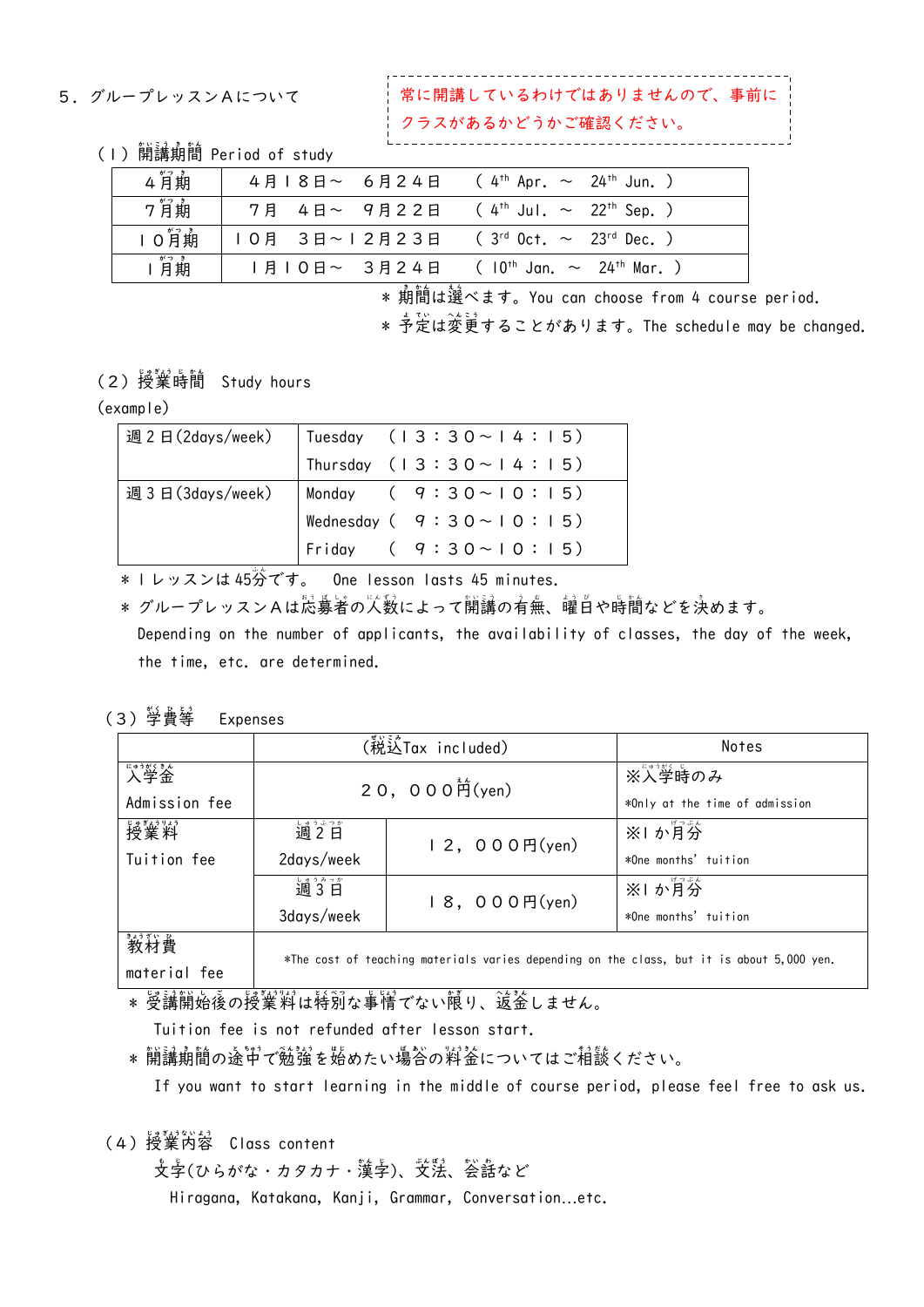- 6.グループレッスンBについて
- (I)開講期間 Period of study
	- \* 週5回のコースは留学生と同じクラスになります。

You can take the same lessons as the foreign students 5days a week.

\* 期 き 間 か ん は選 え ら べます。You can choose from 4 course period.

\* 予定は変更することがあります。The schedule may be changed.

| $  +$ $+$ $+$ $ +$ | スージ・ミサハ スー     | ೆನ್ ಕಾಂಡಿನ ಮಾಡಿ ಅಮಾರ್ಥವಿ ಎಂ | $\sim$                                                |  |
|--------------------|----------------|-----------------------------|-------------------------------------------------------|--|
| 月期                 |                | I月 6日~ 3月25日                | ( $6^{\text{th}}$ Jan. $\sim$ 17 <sup>th</sup> Mar. ) |  |
| 0月期                | 0月 4日~   2月23日 |                             | $(4^{th}$ Oct. $\sim$ 16 <sup>rd</sup> Dec. )         |  |
| 7月期                | 7月 5日~ 9月24日   |                             | $(5^{th}$ Jul. $\sim$ 22 <sup>th</sup> Sep. )         |  |
| 4月期                | 4月18日~ 6月24日   |                             | $(4th$ Apr. $\sim$ 24 <sup>th</sup> Jun. )            |  |

\* 茬籍クラスが卒業生クラスの場合、1月期の授業は3月9日までとなり、10日は卒業式です。 その場答、学費は自割り計算して請求します。

> If your class is a graduate class, the January class will end on March 9th and the graduation ceremony will be scheduled on the 10th. In that case, the tuition fee will be calculated on a daily basis and billed.

## (2)授嶪時簡 Study hours

| $Ist$ lesson                       |  |  | $8:40\sim 9:25$   |  |  | または |  |
|------------------------------------|--|--|-------------------|--|--|-----|--|
| $2nd$ lesson                       |  |  | $9:30 \sim 10:15$ |  |  | 0r  |  |
| $3^{rd}$ lesson $10:25 \sim 11:10$ |  |  |                   |  |  |     |  |
| $4^{\text{th}}$ lesson   : 5~ 2:00 |  |  |                   |  |  |     |  |

| $1^{st}$ lesson $13:30 \sim 14:15$    |  |  |  |  |  |  |
|---------------------------------------|--|--|--|--|--|--|
| $2^{nd}$ lesson $14:20 \sim 15:05$    |  |  |  |  |  |  |
| $3^{rd}$ lesson $15:15 \sim 16:00$    |  |  |  |  |  |  |
| $4^{th}$ lesson   6 : 0 5 ~   6 : 5 0 |  |  |  |  |  |  |

#### (3) 学費等 Expenses

|                                | (税送Tax included)            |
|--------------------------------|-----------------------------|
| 人学釜 Admission fee              | 20, 000 $\hat{P}$ (yen)     |
| 3ゕ月の授業料 Tuition fee for 3moths | 140,000円(yen)               |
| 教材費 material fee               | XIt's depend on your class. |

\* 受講開始後の授業料は特別な事情でない限り、逡釜しません。

Tuition fee is not refunded after lesson start.

\* 開講期間の途中で勉強を始めたい場合の料釜についてはご相談ください。

 If you want to start learning in the middle of course period, please feel free to ask us. \* 留学生のコースに適3~4日だけ蓪いたいという場合の料釜はご相談ください。

## (4)授業芮蓉 Class content

支孛(ひらがな・カタカナ・漢孛)、芠铥、読解、諴解、答話など

Hiragana, Katakana, Kanji, Grammar, Reading, Listening, Conversation…etc.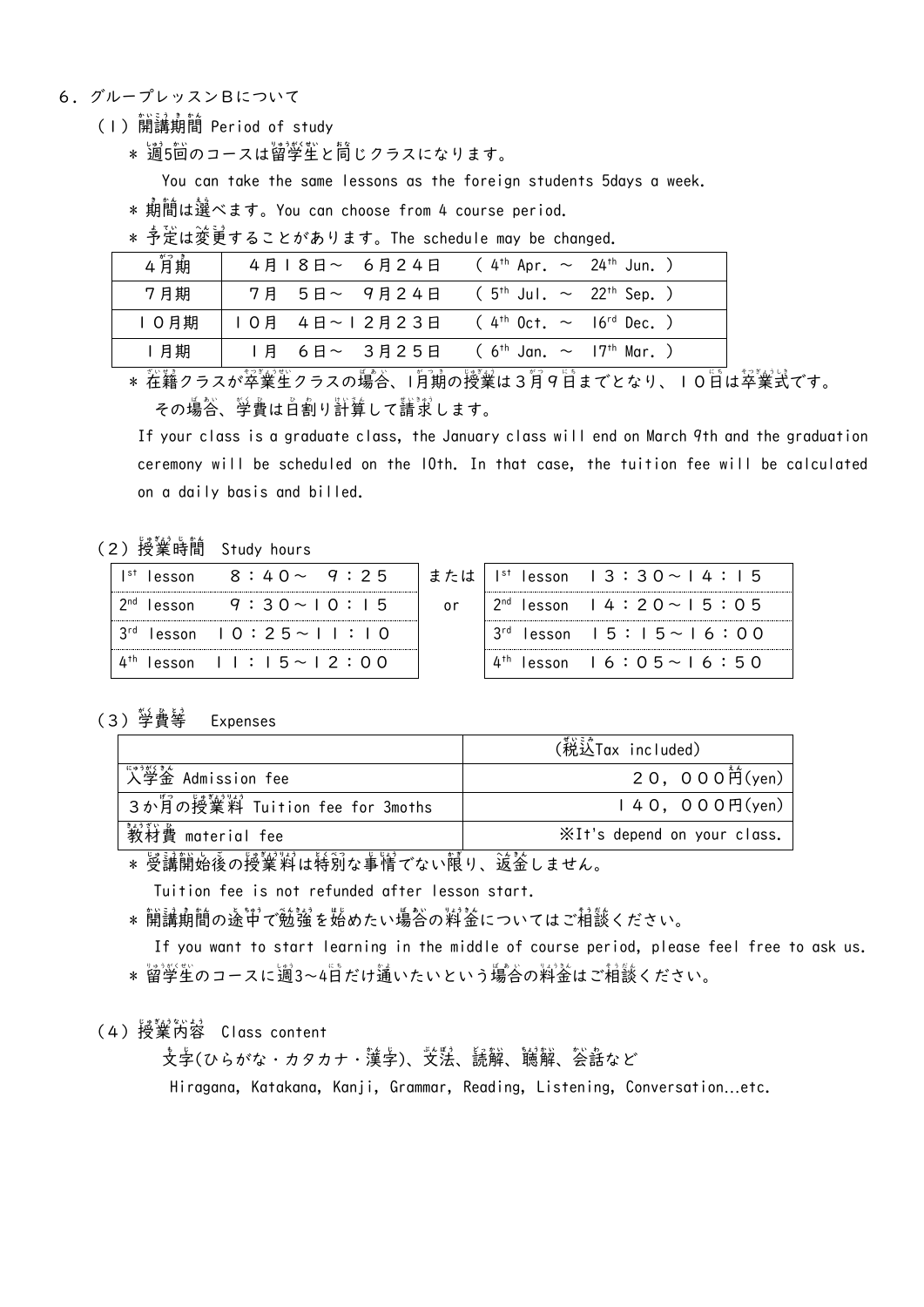- 7.プライベートレッスンについて
- (I)開講期間 Period of study 学習者 がくしゅうしゃ の希望 きぼう に応 お う じて決 け っ 定 て い します。 It will be decided according to the student's request.
	- (2)授嶪時簡 Study hours 学習者 がくしゅうしゃ の希望 きぼう に応 お う じて決 け っ 定 て い します。 It will be decided according to the student's request.
	- (3)学費等 Expenses

|                      | (税送Tax included)            |
|----------------------|-----------------------------|
| 「☆☆☆☆☆ Admission fee | 20, 000 $\hat{P}$ (yen)     |
| 授嶪嵙 Tuition fee      | 3. 800首/I レッスン (per lesson) |
| 数衬費 material fee     | ※It's depend on your level. |

\* 1 レッスンは 45 分です。 One lesson lasts 45 minutes.

(4)授業芮蓉 Class content

学習者 がくしゅうしゃ の希望 きぼう に応 お う じて決 け っ 定 て い します。 It will be decided according to the student's request.

【お問い合わせ先】 東洋言語文化学院 (TOYOGENGOBUNKAGAKUIN) 904-2215 うるま市みどり町 5-3-25 (5-3-25 Midorimachi,Uruma-city) TEL: 098-972-4888(business hour: 8:15~17:30) Email: yamada@toyo-alcc.com 担当者: 山田(Yamada)